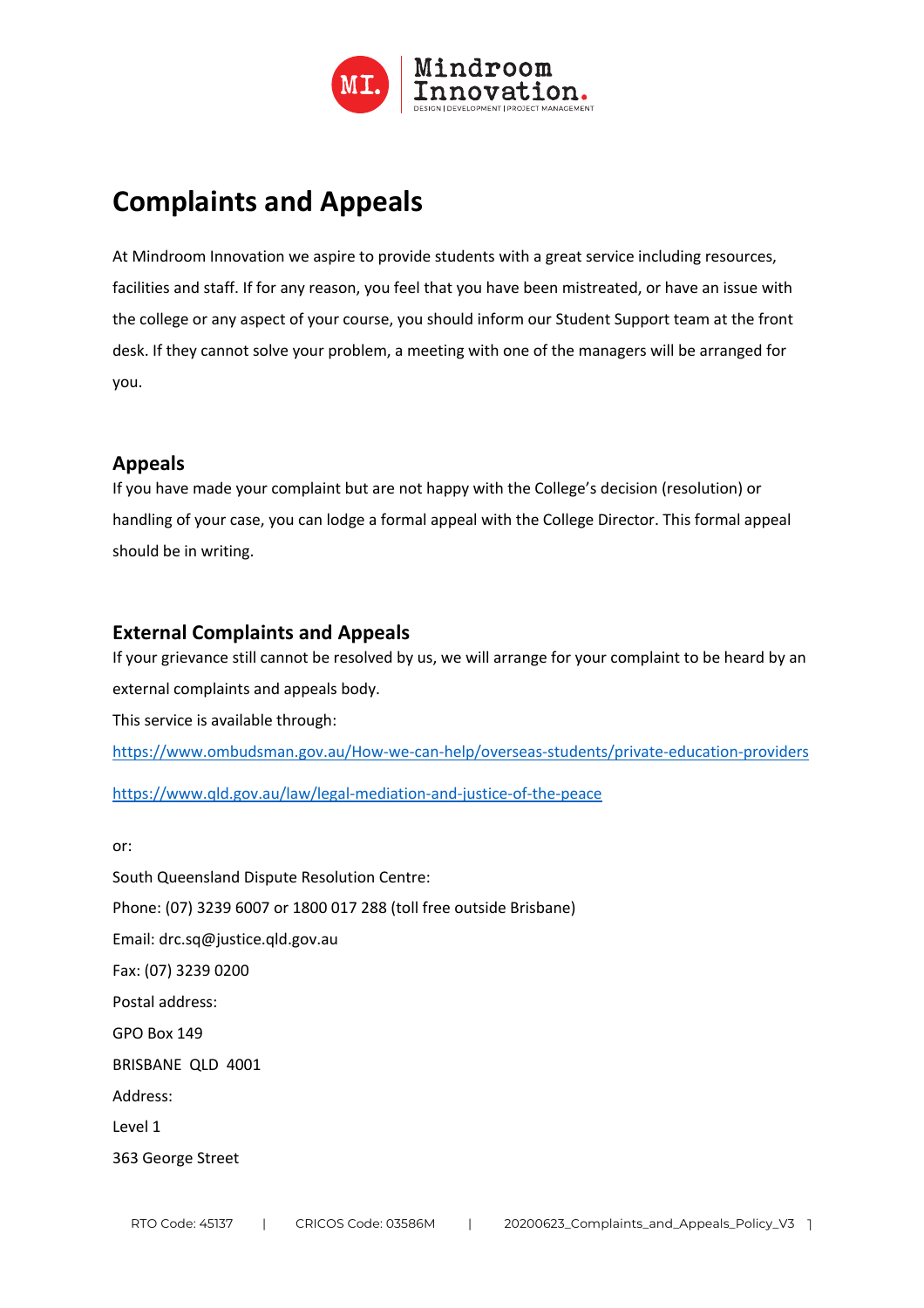

#### BRISBANE QLD 4001

For International Students on Student Visas: If you wish to lodge an external appeal or complaint about the decision in your case, you can contact the Overseas Students Ombudsman. The Overseas Students Ombudsman offers a free and independent service for overseas students who have a complaint or want to lodge an external appeal about a decision made by their private education or training provider. See the Overseas Students Ombudsman website www.oso.gov.au or phone 1300 362 072 for more information.

### **Student grievance**

This policy is designed to provide a fair, confidential and timely process for managing grievances lodged by international students of Mindroom Innovation.

#### **Policy**

Mindroom Innovation acknowledges your right to lodge a grievance where a genuine ground exists. We promise your complaint/grievance will be dealt fairly and in a timely manner. To lodge a grievance contact Student Support and ask to complete a form. The form is available from the Mindroom forms and policies webpage at: https://www.mindroom.edu.au/forms-and-policies/

We do however urge you to seek resolution by discussing what's bothering you with your trainer and/or a Student Support team member.

Trainers will be fully aware of the grievance process and will be committed to resolving any issues to the satisfaction of Mindroom Innovation and the student. In the event that an issue cannot be resolved internally, students will be advised of the appropriate legal body where they can seek further assistance.

Grievances will be processed in an appropriate timeframe depending on the nature of the grievance and details kept confidential in accordance with the Privacy Act.

All grievance interviews will be documented. Disclosure of information will only occur if the grievance escalates to third party involvement, and Mindroom Innovation is legally required to provide information, or if permission is granted by the student to do so.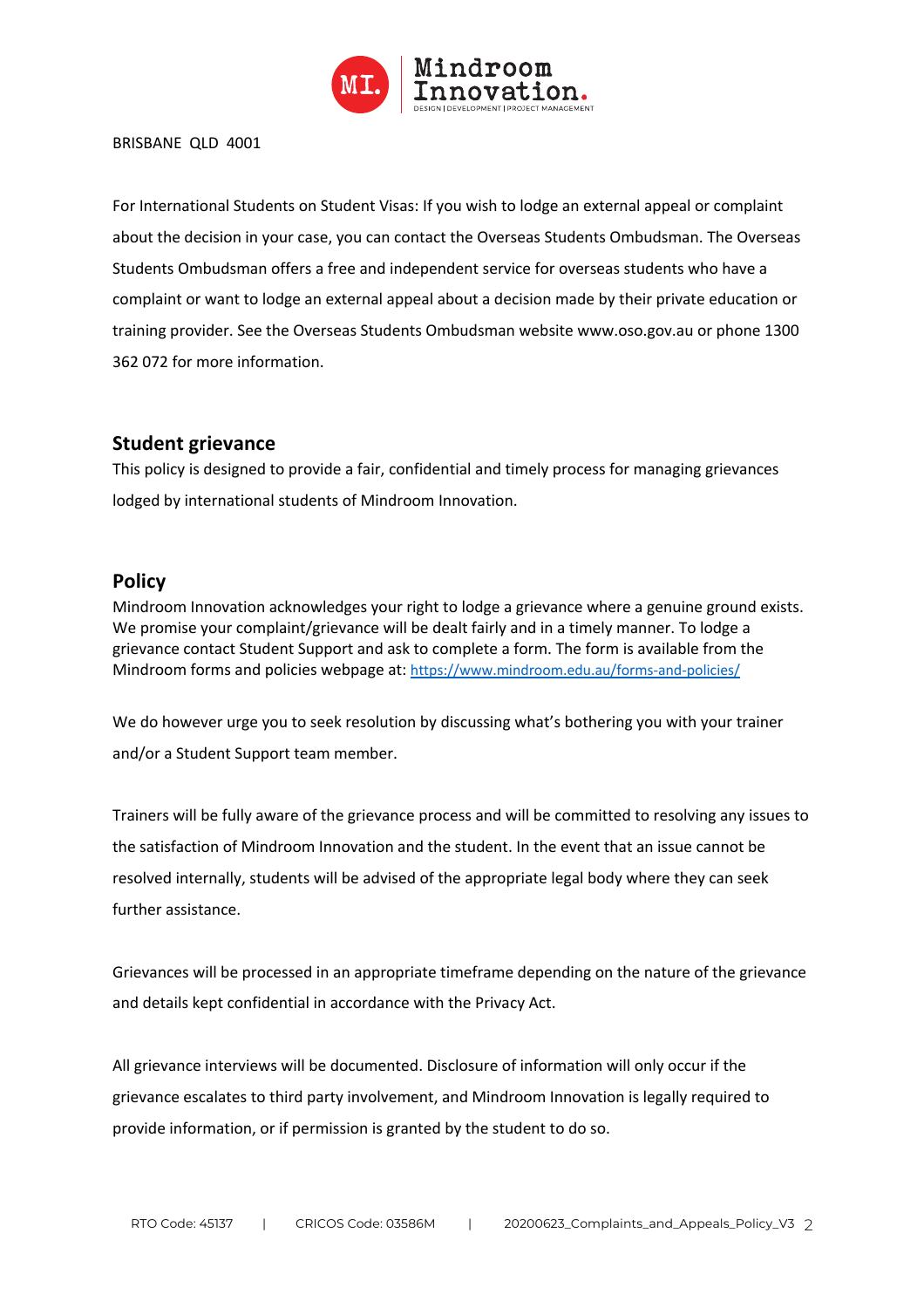

Mindroom Innovation will maintain a Grievance records, most likely electronically. For International Students on Student Visas: If you wish to lodge an external appeal or complain about this decision, you can contact the Overseas Students Ombudsman. The Overseas Students Ombudsman offers a free and independent service for overseas students who have a complaint or want to lodge an external appeal about a decision made by their private education or training provider. See the Overseas Students Ombudsman website www.oso.gov.au or phone 1300 362 072 for more information.

If a decision is made by Mindroom Innovation and the student is not satisfied with the grievance decision, they may appeal the decision.

The steps of the dispute resolution process are depicted below and do not prevent a student from exercising the student's right to other legal remedies.

- 1. If comfortable, the student approaches the person concerned to resolve the complaint or discusses the issue with the relevant trainer. The student may be accompanied and assisted by a support person at any relevant meeting if they so choose (for example, an agent).
- 2. If the issue remains unresolved, notify Mindroom Innovation in writing of the grievance within 14 days after the discussion.
- 3. The Chief Executive Officer (CEO) or Director, sends a confirmation of receivable of the Grievance Letter to the student within 7 days. The student will be advised in the letter that the Student Support team will be available to manage their needs should assistance be required.
- 4. Grievance details are recorded in the grievance and complaint register.
- 5. The student is offered an interview within 10 working days of receipt of the grievance, and the choice of having their own witness present.
- 6. The CEO/Director reviews the grievance and arranges for a suitable Mindroom Innovation representative and witness to attend the grievance interview.
- 7. The interview takes place and proceedings are documented. The student receives a written statement of the outcome, including the reasons behind the outcome.
- 8. If the grievance is resolved at the interview, agreed action is taken and a confirmation letter sent to the student.
- 9. Associated documentation is filed in the students file and in the Grievance Register, and in PRISMS for international students, and agreed action taken.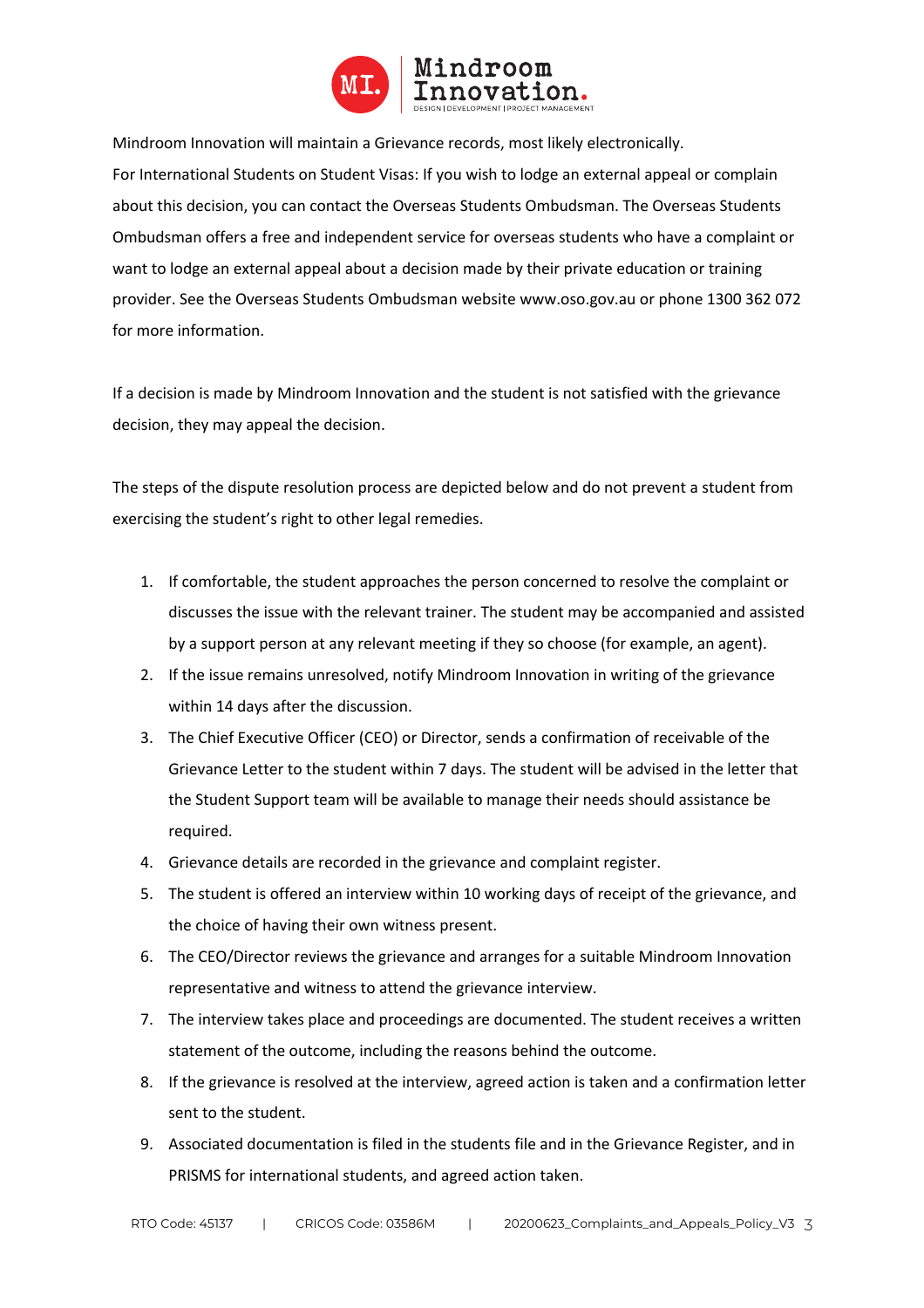

- 10. If the grievance is not resolved internally, and the student wishes to take the matter further, Mindroom Innovation will arrange for independent mediation to resolve the dispute through the Overseas Students Ombudsman (ph. 1300 362 072 ) for International students holding a student visa. Further interviews take place as required until the matter is resolved.
- 11. Once resolved associated documentation is filed in the students file and in the Grievance Register, and the outcome noted in the register and in PRISMS for international students, and agreed action taken. If it is determined that the grievance was directly due to the actions of an employee or inadequate Mindroom Innovation policies or procedures, Mindroom Innovation will address non-conformances or adjust policies or procedures immediately.
- 12. If the process exceeds a duration of 14 days from the time of the meeting, the student will be informed fortnightly by email of the progress.

## **Academic appeal**

During the study period, students work will be assessed and marked. There may be times where students may have disagreements with their trainers about the outcome of a learning activity, assessment or other aspects of the course. In such circumstances the student may use this complaints and appeals policy to lodge an "academic appeal".

When an academic appeal is submitted, the college will involve a different trainer/assessor to provide a second opinion on the student's work and will either confirm the accuracy of the first assessment or raise and issue that needs to be dealt with resulting from gaps in the assessment.

#### Confirmation of initial assessment:

If the second opinion confirms the results of the initial assessment, then the student will be notified in writing of the outcome of the second assessment and this will mark the end of the appeal process.

#### Gaps identified:

If gaps are identified, for example, the second trainer believes that the work submitted should have been graded much higher than it was, then the following will take place;

- The student will be notified that gaps have been found and this is now being rectified
- The trainers will meet and work with a content developer to redevelop/moderate the assessment tools in accordance with the rules of assessment